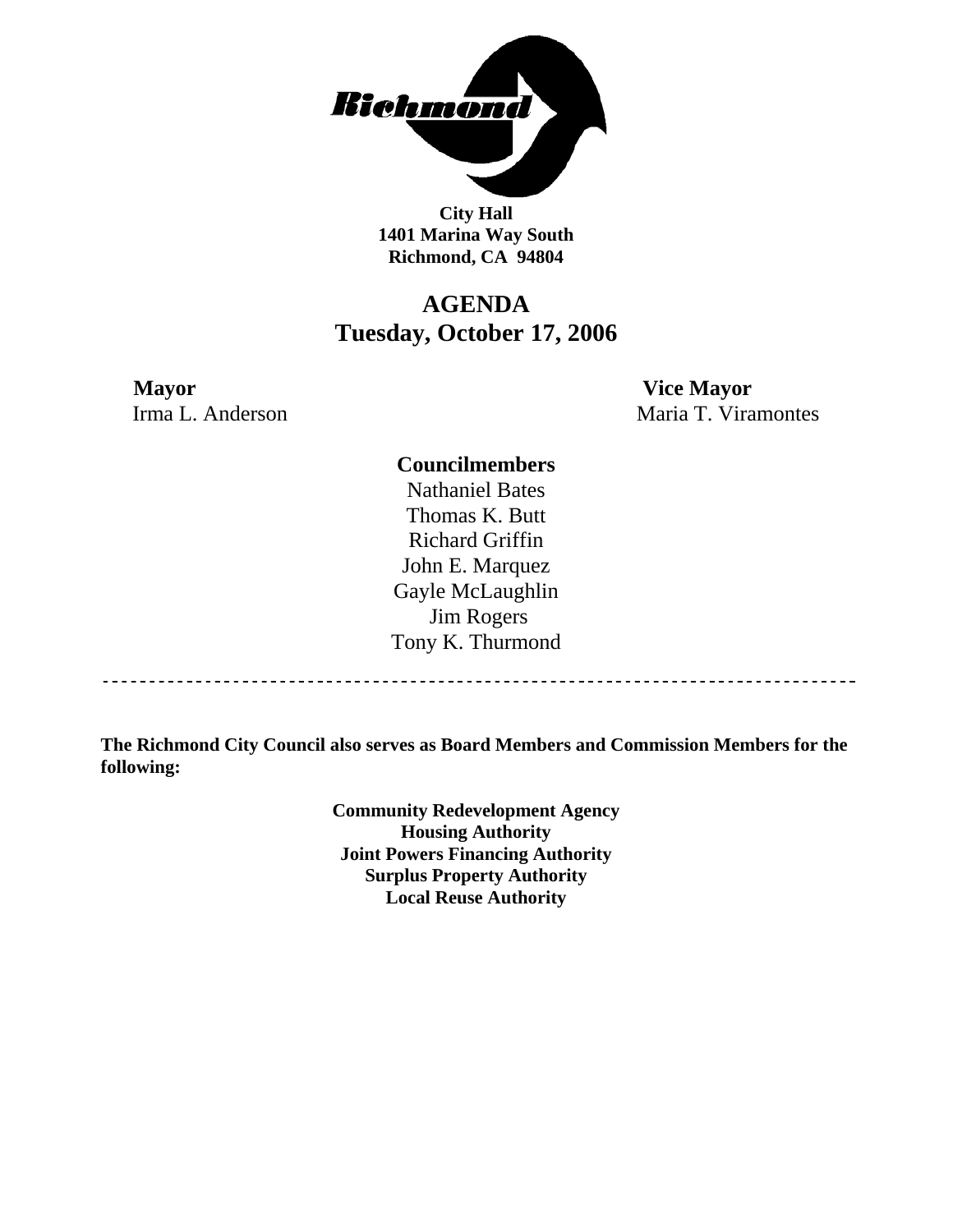# **MEETING PROCEDURES**

The City of Richmond encourages community participation at its City Council meetings and has established procedures that are intended to accommodate public input in a timely and time-sensitive way. As a courtesy to all members of the public who wish to participate in City Council meetings, please observe the following procedures:

**PUBLIC COMMENT ON AGENDA ITEMS:** Anyone who desires to address the City Council on items appearing on the agenda must complete and file a pink speaker's card with the City Clerk **prior** to the City Council's consideration of the item. Once the City Clerk has announced the item and discussion has commenced, no person shall be permitted to speak on the item other than those persons who have submitted their names to the City Clerk. Your name will be called when the item is announced for discussion. **Each speaker will be allowed TWO (2) MINUTES to address the City Council on NON-PUBLIC HEARING items listed on the agenda.** 

**OPEN FORUM FOR PUBLIC COMMENT:** Individuals who would like to address the City Council on matters not listed on the agenda or on **Presentations, Proclamations and Commendations, Report from the City Attorney, or Reports of Officers** may do so under Open Forum. All speakers must complete and file a pink speaker's card with the City Clerk **prior** to the commencement of Open Forum. **The amount of time allotted to individual speakers shall be determined based on the number of persons requesting to speak during this item. The time allocation for each speaker will be as follows: 15 or fewer speakers, a maximum of 2 minutes; 16 to 24 speakers, a maximum of 1 and one-half minutes; and 25 or more speakers, a maximum of 1 minute.** 

### **SPEAKERS ARE REQUESTED TO OCCUPY THE RESERVED SEATS IN THE FRONT ROW BEHIND THE SPEAKER'S PODIUM AS THEIR NAME IS ANNOUNCED BY THE CITY CLERK.**

**CONSENT CALENDAR:** Consent Calendar items are considered routine and will be enacted, approved or adopted by one motion unless a request for removal for discussion or explanation is received from the audience or the City Council. A member of the audience requesting to remove an item from the Consent Calendar must complete and file a speaker's card with the City Clerk **prior to the City Council's consideration of Item C, Agenda Review.** An item removed from the Consent Calendar may be placed anywhere on the agenda following the City Council's agenda review.

*The City Council's adopted Rules of Procedure recognize that debate on policy is healthy; debate on personalities is not. The Chairperson has the right and obligation to cut off discussion that is too personal, too loud, or too crude.* 

**\*\*\*\*\*\*\*\*\*\*\*\*\*\*\*\*\*\*\*\*\*\*\*\*\*\*\*\*\*\*\*\*\*\*\*\*\*\*\*\*\*\*\*\*\*\*\*\*\*\*\*\*\*\*\*\*\*\***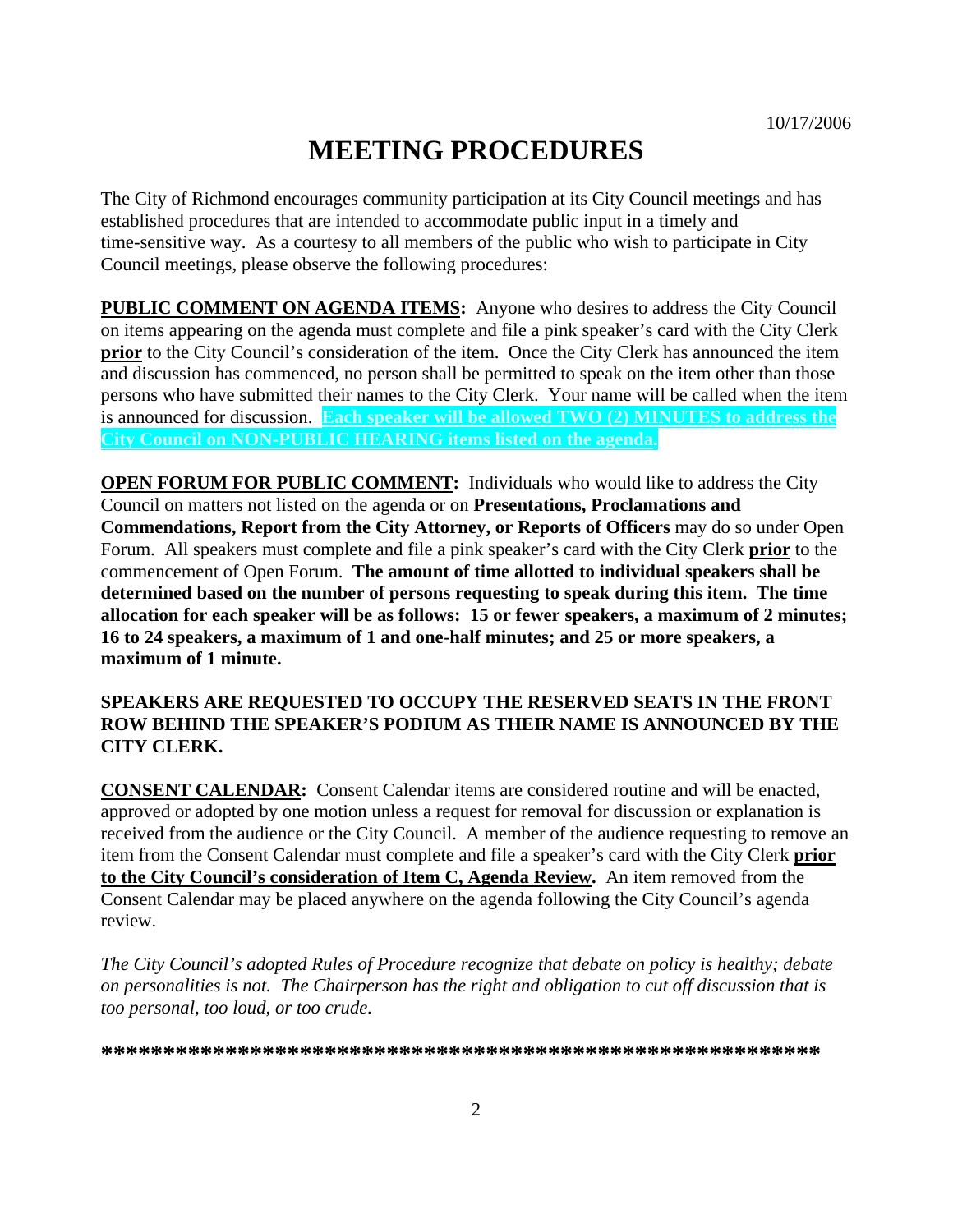10/17/2006

## **EVENING OPEN SESSION 5:00 p.m.**

**A. ROLL CALL**

### **B. PUBLIC COMMENT**

### **C. ADJOURN TO CLOSED SESSION**

**CLOSED SESSIONS Shimada Room of City Hall** 

### **CITY COUNCIL**

## **CC-1. CONFERENCE WITH LEGAL COUNSEL – EXISTING LITIGATION (Subdivision [a] of Government Code Section 54956.9)**

 **Three Cases: Kubota vs. City of Richmond Baykeeper vs. City of Richmond Wiseman vs. City of Richmond** 

**CC-2. PUBLIC EMPLOYEE PERFORMANCE EVALUATION (Government Code Section 54957.6)** 

> **Title: City Manager City Attorney**

**\*\*\*\*\*\*\*\*\*\*\*\*\*\*\*\*\*\*\*\*\*\*\*\*\*\*\*\*\*\*\*\*\*\*\*\*\*\*\*\*\*\*\*\*\*\*\*\*\*\*\*\*\*\*\*\*\*\*\*\*\*\*\*\*\*\*\*\***

**\***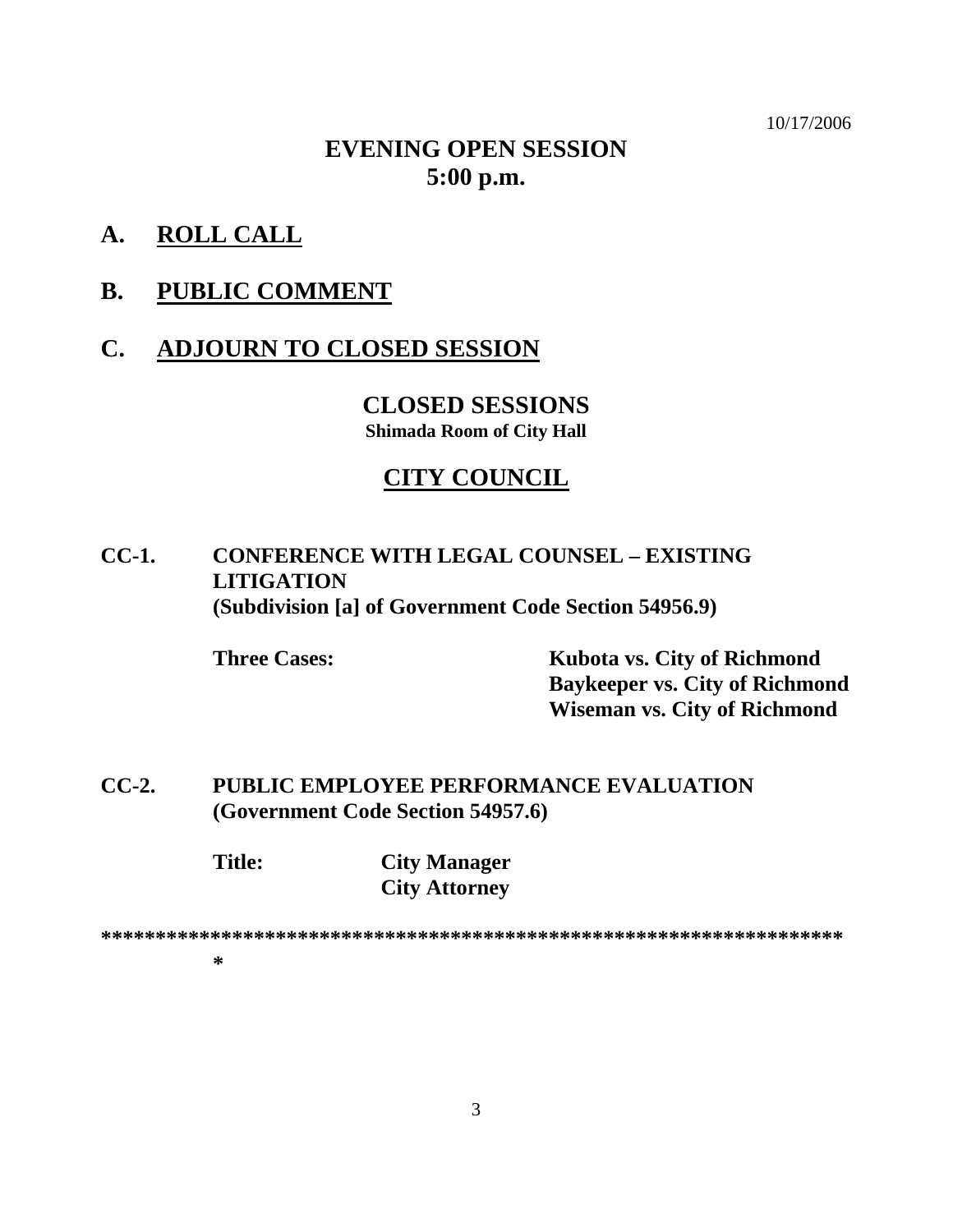### **EVENING OPEN SESSIONS COUNCIL CHAMBER**

## **JOINT MEETING RICHMOND COMMUNITY REDEVELOPMENT AGENCY/ CITY COUNCIL 6:30 p.m.**

### **PLEDGE TO THE FLAG**

- **A. ROLL CALL**
- **B. STATEMENT OF CONFLICT OF INTEREST**
- **C. AGENDA REVIEW**

#### **D. CONSENT CALENDAR**

- **D-1.** ADOPT the following resolutions for the development of the Miraflores Housing Development Project:
	- a) **Resolution of the City Council of the City of Richmond** authorizing the acceptance and transfer of HUD Section 108 Loan and Brownfields Economic Development Initiative (BEDI) grant funds, and pledge of Community Development Block Grant (CDBG) funds as security for the Section 108 Loan - Community Redevelopment Agency (Steve Duran 307-8140)
	- b) **Resolution of the Richmond Community Redevelopment Agency** authorizing the acceptance and expenditure of HUD Section 108 Loan and Brownfields Economic Development Initiative (BEDI) grant funds for the Miraflores Development Project and pledge of certain tax increment revenues as security for the Section 108 Loan – Community Redevelopment Agency (Steve Duran 307- 8140).
- **D-2. APPROVE** minutes of the Evening Open Sessions held on June 20, 2006, July 18, 2006, and July 25, 2006 – City Clerk's Office (Diane Holmes 620-6600).

### **E. OPEN FORUM FOR PUBLIC COMMENT**

**F. ADJOURNMENT**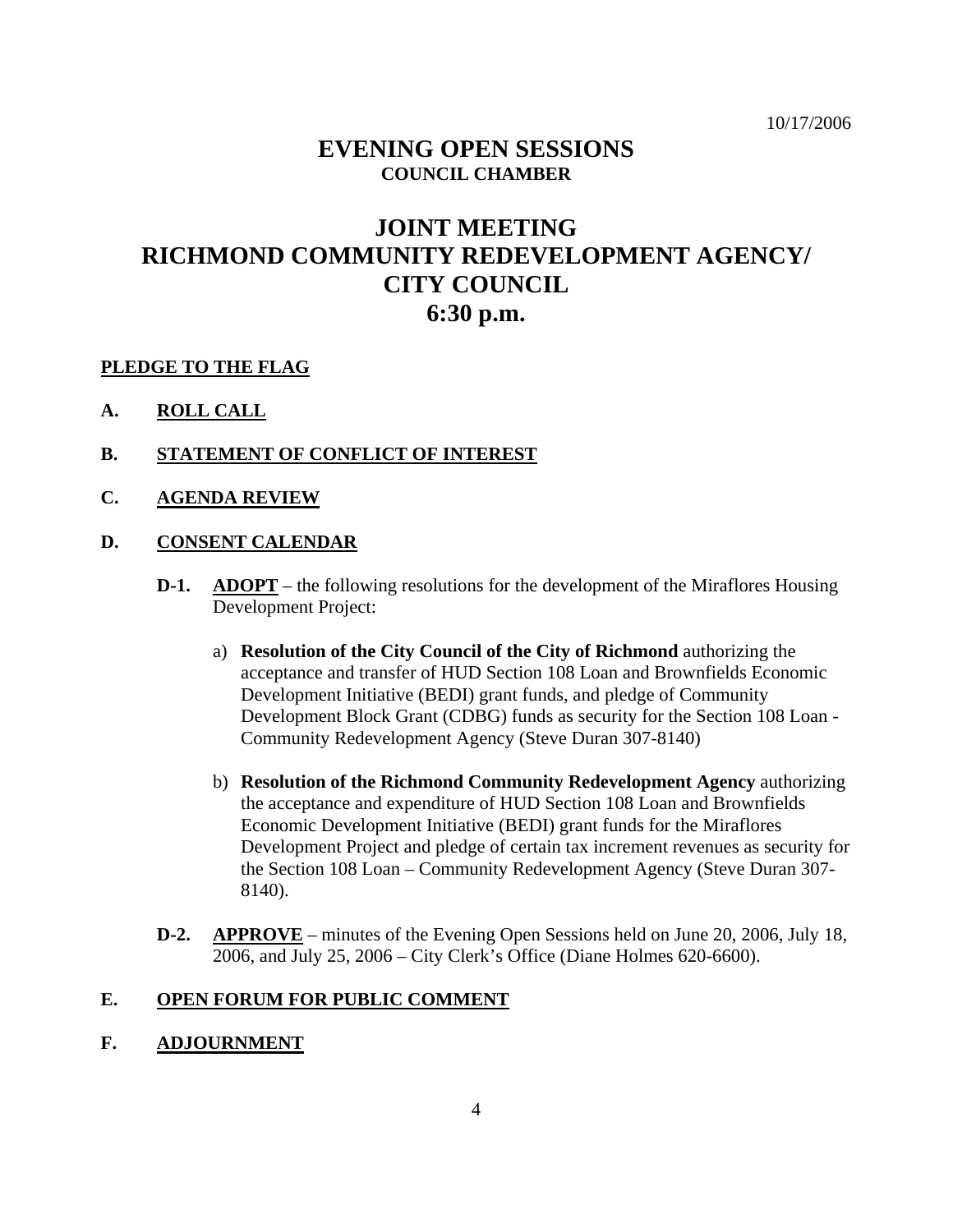10/17/2006

## **CITY COUNCIL 7:00 p.m.**

#### **PLEDGE TO THE FLAG**

- **A. ROLL CALL**
- **B. STATEMENT OF CONFLICT OF INTEREST**
- **C. AGENDA REVIEW**

### **D. REPORT FROM THE CITY ATTORNEY OF FINAL DECISIONS MADE AND NON-CONFIDENTIAL DISCUSSIONS HELD DURING EXECUTIVE SESSION**

**E. OPEN FORUM FOR PUBLIC COMMENT**

### **F. PRESENTATIONS, PROCLAMATIONS, AND COMMENDATIONS**

**F-1.** Proclamation recognizing Breast Cancer Awareness Month – Mayor Anderson (620- 6503).

#### **G. CONSENT CALENDAR**

- **G-1. APPROVE** a contract with Dunbar Armored, Inc. to provide courier service to transport monies and documents for the City of Richmond. Contract period is October 18, 2006, through November 1, 2009. Total amount of contract will not exceed \$43, 000 – Finance Department (James Goins 620-6740).
- **G-2. APPROVE** contract with PlanetBids, Inc. to provide an On-line Vendor Registration/Bid Management System for period of one year in the amount of \$19,000 – Finance Department (James Goins 620-6740).
- **G-3. APPROVE** contract with Todd Jersey Architecture of Berkeley to provide bid specifications, bid phase services, and technical services for the renovation of the Richmond Natatorium, for a total cost not to exceed \$60,000 – Engineering (Rich Davidson 307-8105).
- **G-4. APPROVE** contract with Lawrence H. Loder, a Civil Engineering Consultant, to provide services to meet the requirements in the Contra Costa Transportation Authority (CCTA) Agreement, at a total cost not to exceed \$40,000 – Engineering (Rich Davidson 307-8105).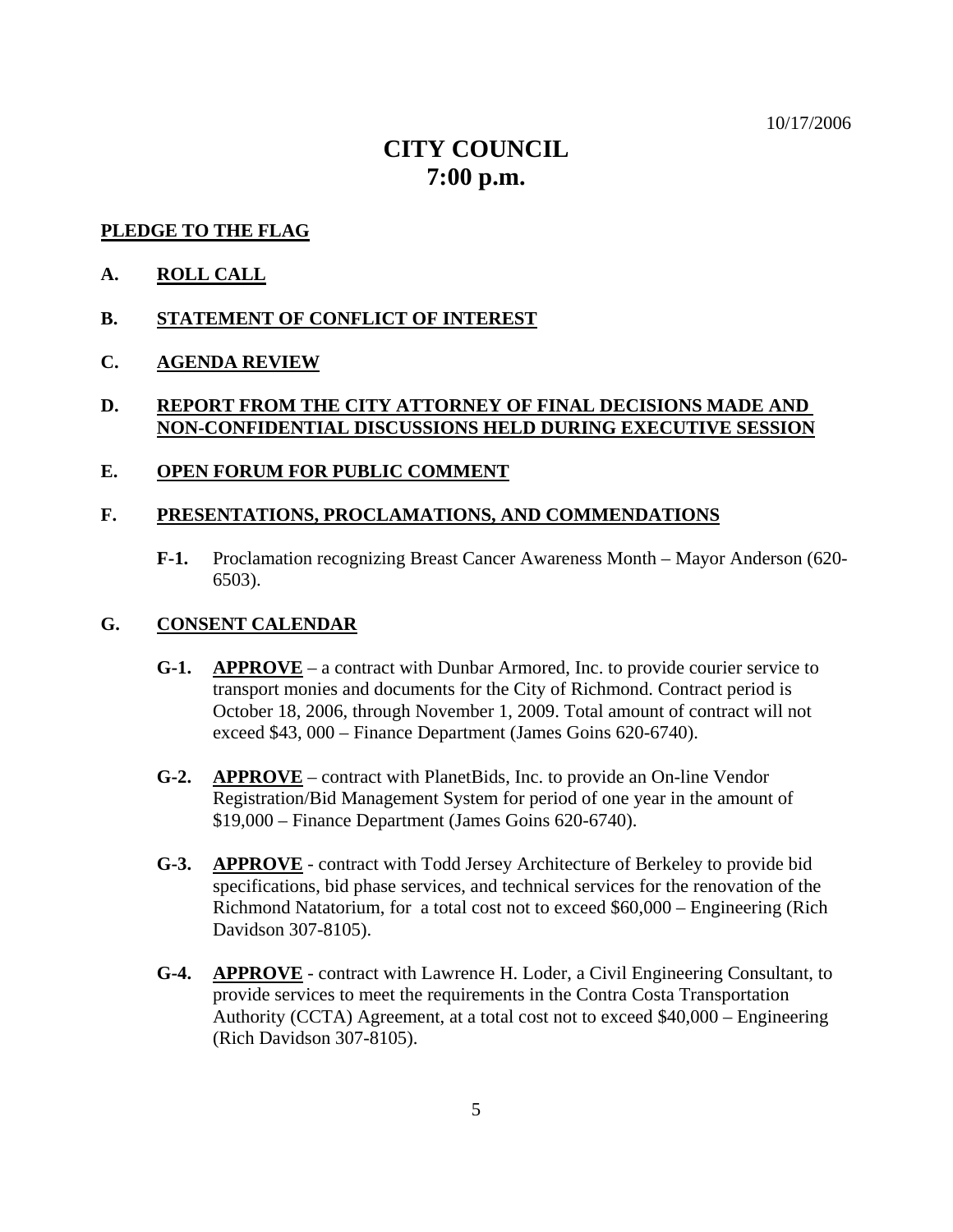- **G-5. ADOPT A RESOLUTION** authorizing the filing of an application for the federal Surface Transportation Program/Congestion Mitigation and Air Quality (STP/CMAQ) funding for the Central Richmond Greenway East Segment Project – Engineering (Rich Davidson 307-8105).
- **G-6. INTRODUCE AND ADOPT AN ORDINANCE** *-* extending the moratorium on new crematoriums, until September 1, 2007. – City Attorney's Office (John Eastman 620-6509).
- **G-7. APPROVE** an emergency contract with California Splicing and Testing to provide specialized high voltage repair of a 12,000 volt power line at Point Potrero Marine Terminal in the amount of \$16,000 – Port (Jim Matzorkis 215-4600).
- **G-8. APPROVE** a contract with the West Contra Costa Unified School District in the amount of \$65,000 for the term of October 17, 2006, through June 30, 2007, to provide remedial education and General Education Development (GED) preparation for out-of-school youth enrolled in the Workforce Investment Act (WIA) Program – Employment and Training (Sal Vaca 307-8006).
- **G-9. ADOPT AN ORDINANCE** establishing wages, salary, and compensation for the new classification of **Operations Administrator (Salary Range: \$4,209 - \$5,034/month)** - Human Resources (Leslie Knight 620-6600).
- **G-10. ADOPT A RESOLUTION** authorizing recruitment incentives for police officer candidates – Human Resources (Leslie Knight 620-6600).
- **G-11. APPROVE** contract with Ralph Andersen & Associates to administer the recruitment process for selected positions in the Library and Community Services Department. The term of the contract is September 1, 2006, to June 30, 2007, and the total amount of the contract will not exceed \$20,000 – Human Resources (Leslie Knight 620-6600).
- **G-12. APPROVE** appointment to the **Historic Preservation Committee**: Ethel Dotson, – Mayor Anderson (620-6503).
- **G-13. APPROVE** minutes of the Evening Open Session held on Ocotber 3, 2006 City Clerk Office (Diane Holmes 620-6513).

### **H. PUBLIC HEARINGS**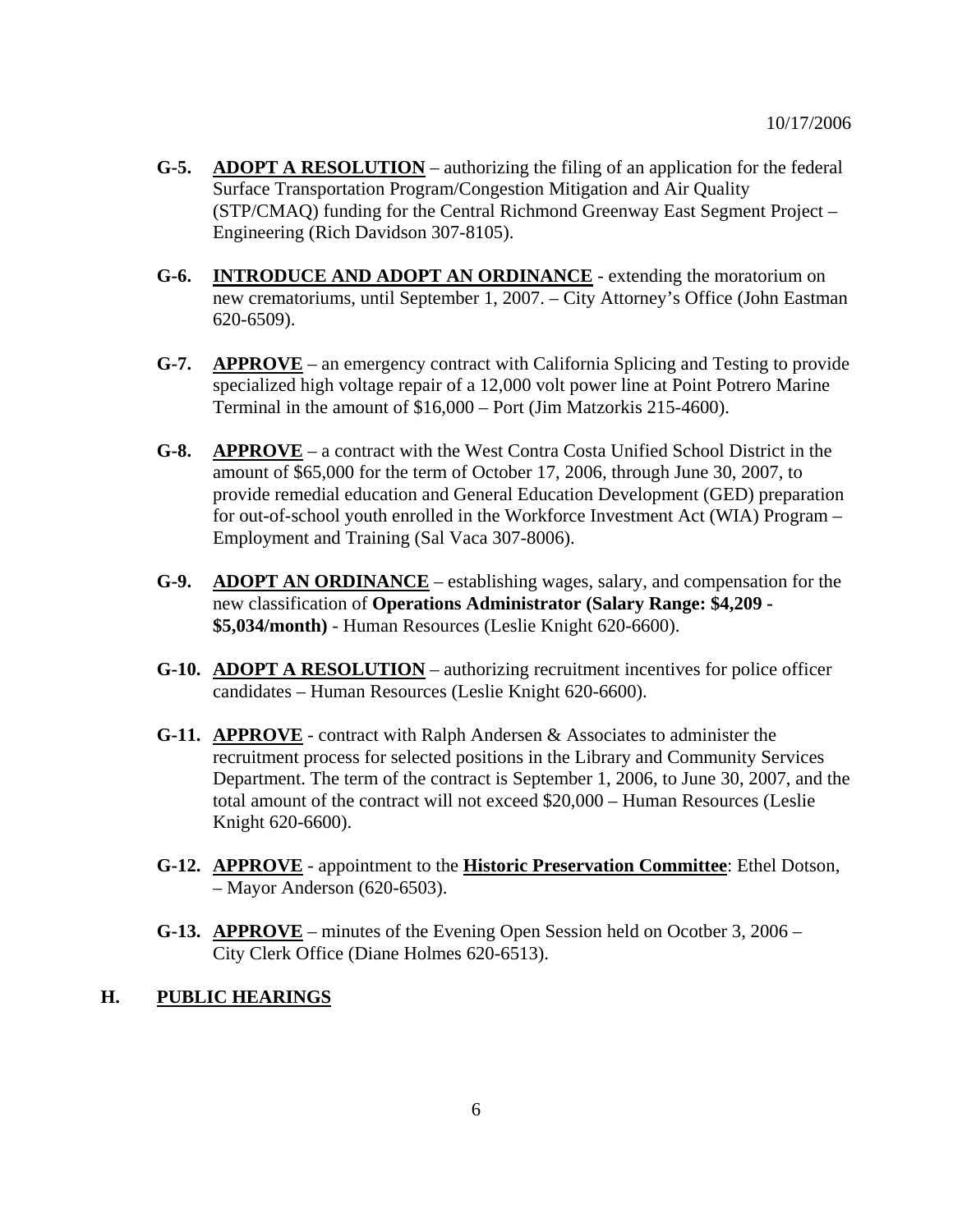### **I. RESOLUTIONS**

- **I-1. ADOPT A RESOLUTION** to study the feasibility and use of biodiesel and biodiesel blends in the City and at the Port of Richmond – Councilmember McLaughlin and Butt (237-1256/620-6581).
- **I-2.** ADOPT A RESOLUTION expressing support for the County plan to assist Doctors Hospital by forming a Joint Powers Authority, developing a community education and engagement process and implementing structural changes – Mayor Anderson, Councilmember Rogers and Thurmond (620-6503/620-6581).

### **J. ORDINANCES**

**J-1. INTRODUCE AN ORDINANCE** - amending Richmond Municipal Code Chapter 12.17 governing connections to the City's sanitary sewer system – Engineering (Rich Davidson 307-8105).

### **K. COUNCIL AS A WHOLE**

- **K-1.** Staff recommends that the City Council authorize staff to negotiate a lease with DiCon Fiberoptics, Inc. ("Dicon"), 1689 Regatta Boulevard, for the temporary relocation of police department operations until the new Public Safety building can be occupied. Furthermore, if negotiations are not successful, the City Council authorizes staff to negotiate a lease for 1400-1402 Marina Way South (Marine Westshore) – City Manager's Office (Bill Lindsay 620-6512).
- **K-2.** Adopt the Fiscal Year 2006-2011 Five-year Capital Improvement Plan (CIP) and the 2006-2007 Capital Improvement Budget – Finance Department (James Goins 620- 6740).
- **K-3.** Consider spending \$5,000,000 per year in Redevelopment funds for pothole prevention/street paving until the Pavement Condition Index is improved from the current average of 52 (unacceptable) to 70 (acceptable) – Councilmember Rogers (620-6512).
- **K-4.** Discuss issues regarding abatement of graffiti near railroad right-of-way on I-580 at Central Avenue and provide direction to staff – Councilmember Rogers (867-5725).
- **K-5.** Discuss issues and concerns associated with the lack of African American Superior Court judges currently serving in Contra Costa County and direct staff to prepare a